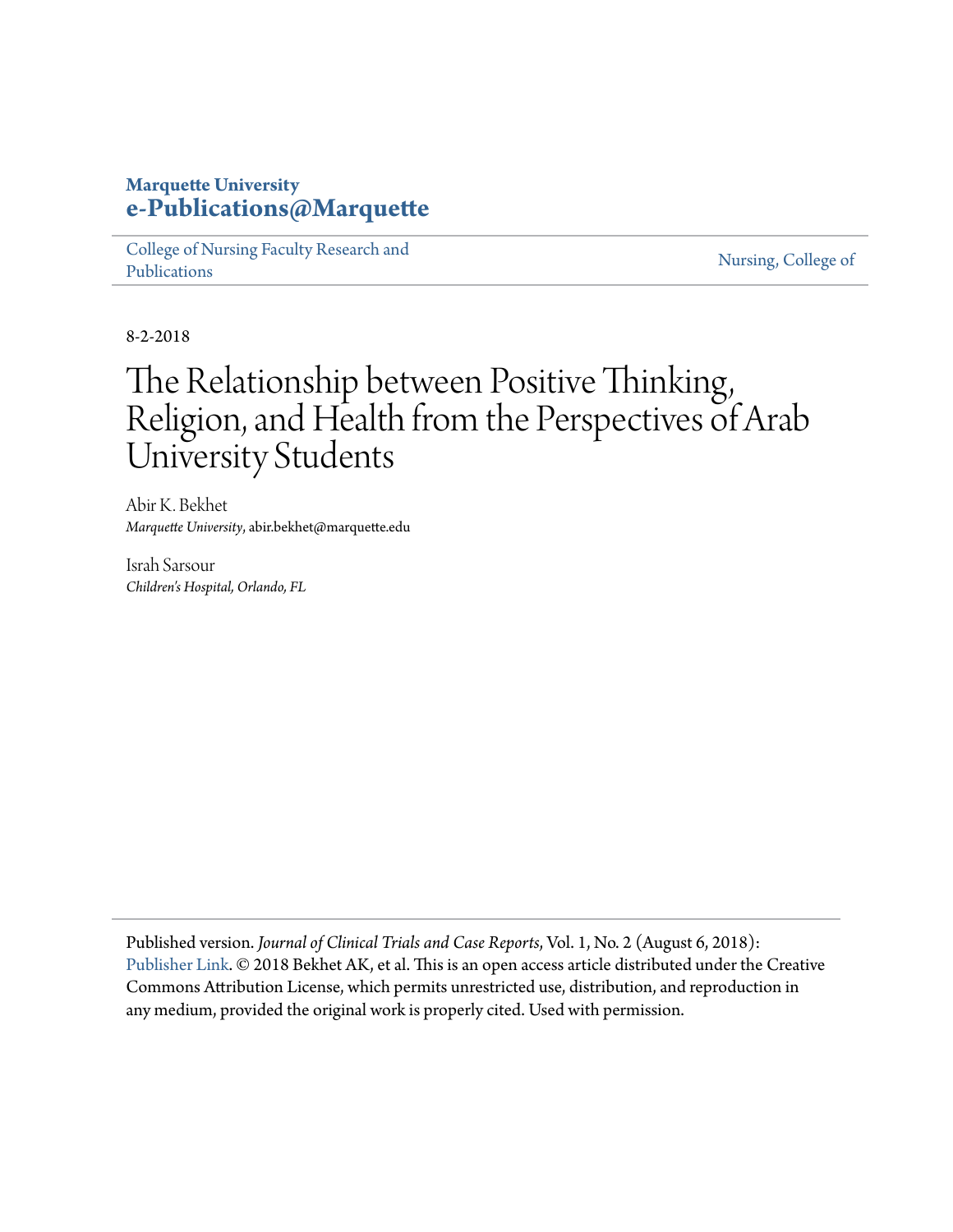

## **The Relationship between Positive Thinking, Religion, and Health from the Perspectives of Arab University Students**

#### **Abir K. Bekhet<sup>1</sup>\* and Israh Sarsour<sup>2</sup>**

<sup>1</sup>Marquette University College of Nursing, Clark Hall 530 N.  $16^{th}$  Street, Milwaukee, WI, USA <sup>2</sup>Medical technologist, children's hospital, Orlando, Florida

**Received Date:** June 23, 2018, **Accepted Date:** July 30, 2018, **Published Date:** August 06, 2018

\*Corresponding author: Abir K. Bekhet, Marquette University College of Nursing, Clark Hall 530 N. 16<sup>th</sup> Street, Milwaukee, WI 53233, USA, Tel: 414-288-3847; E-mail: abir.bekhet@marquette.edu

#### **Abstract**

**Background:** The population of Arab Americans (AA) in the United States continues to increase in recent decades. The perceptions of AA university students will be of interest as they are younger than any other group in America, but very few studies explore their opinions especially with regards to topics involving religion, health, and mode of thinking as proposed in this study. Researchers have also suggested that a limitation in much of the research that currently exists on the topic of spirituality and religion is that it primarily focuses on Christian samples, and that future studies should include individuals from more diverse faith traditions for researchers to gain a more thorough understanding of the relationship between religion and health.

**Purpose:** Main Purpose of this qualitative study is to explore the relationship between positive thinking, religion, and health from the perspectives of Arab university students.

**Design and Methods:** In this descriptive qualitative study, two focus groups were recruited. Content analysis was used to come up with the categories and subcategories.

**Findings:** Three distinct categories were identified: Positive thinking enhances overall health, Positive influence of religion on way of thinking/health, and negative influence of religion on way of thinking/health.

**Practice Implications:** All the findings will provide insights for health professionals to provide more culturally competent care to their patients accounting for their faith-based health beliefs and ultimately helping to eliminate health disparities.

**Keywords:** Positive thinking; Arab Americans; Positive influence; Health

### **Introduction**

The population of Arab Americans (AA) in the United States continues to increase in recent decades [1,2]. Approximately, 3.6 million Americans are of Arab descent, most of whom are nativeborn, with 82% U.S. citizens [3]. The population of individuals who identified as having Arab ancestry on the U.S. census increased by over 72% between 2000 and 2010. AA are younger than any other group in America, as more than 30% of the population is under 18 years of age [3,4].AA are a diverse, fast-growing minority group in the U.S. about whom very little has been published, with regards to health behaviors, practices, and beliefs [5]. Religion is essential to the identity of AA, and their religious values shape their adherence to moral values and are even incorporated into their social behavior [3]. As more and more AA, who is primarily a younger population, seek healthcare in the US, health professionals are faced with

the challenge of encountering their diverse health behaviors and perceptions, which are influenced by religious factors [3]. There is very limited research that explores the relationships between religion, mode of thinking, and overall health from the perspectives of AA, and especially from the perspectives of newer generations of AA youth. Such a research is vital to allow health professionals to better accommodate the needs of their patients by providing them with more culturally sensitive care to reduce health disparities.

Evidence from numerous studies has indicated that positive thinking has a positive impact on the health of individuals, overall. According to Simpson JA, et al. [6], positive thinking is "the practice or result of concentrating one's mind affirmatively on what is constructive and good, thereby eliminating from it negative or destructive thoughts and emotions" (p. 166-69). Research has shown that positive thinking can positively impact human resistance to illness and enhance cardiovascular health as well as promote longevity [7–10]. Aside from bolstering physical health, positive thinking also can significantly impact one's vitality, motivation, and mental health [11,12].

Positive thinkers have a strong sense of purpose that internally motivates them, leading them to focus on aspects of their internal and external environment that feed this purpose [13]. This focus on purpose is closely related to faith, spirituality, and religion [13]. The basis of faith is believing, trusting, and having confidence in a phenomenon without having the empirical evidence to support it [6,14]. Rothberg D [15] identifies the relationship between spirituality and religion, as he states, "Spirituality is moral and emotional in nature and involves an understanding and appreciation of one's position in the universe, one's soul, and the role of a God. Organized religions provide rituals, routines, and ceremonies that can provide a vehicle for achieving spirituality" (p 105-114). According to Kirkegaard-Weston E [13], religion is a mean by which one can increase faith and spirituality, and people derive a sense of purpose and meaning from their faith, as it provides them with the answers to many of life's more difficult questions. Spiritual beliefs have also been considered as a coping strategy, used to help individuals as they adjust emotionally to life's stressors [16]. Thus, it can be said that spirituality, faith, and religion can likely influence an individual's mode of thinking, as these factors are associated with the strong sense of purpose that feeds the motivation of positive thinkers.

Various studies have explored the influences of faith, spirituality, or religion on mode of thinking in general, with many focusing on the influence of these factors on resilience in individuals that are faced with difficult or sensitive situations. In a study that explored the observations of Muslim physicians regarding the impact of religion on patients' health, 87% of physicians thought that religion was instrumental in helping patients to cope with illness [17].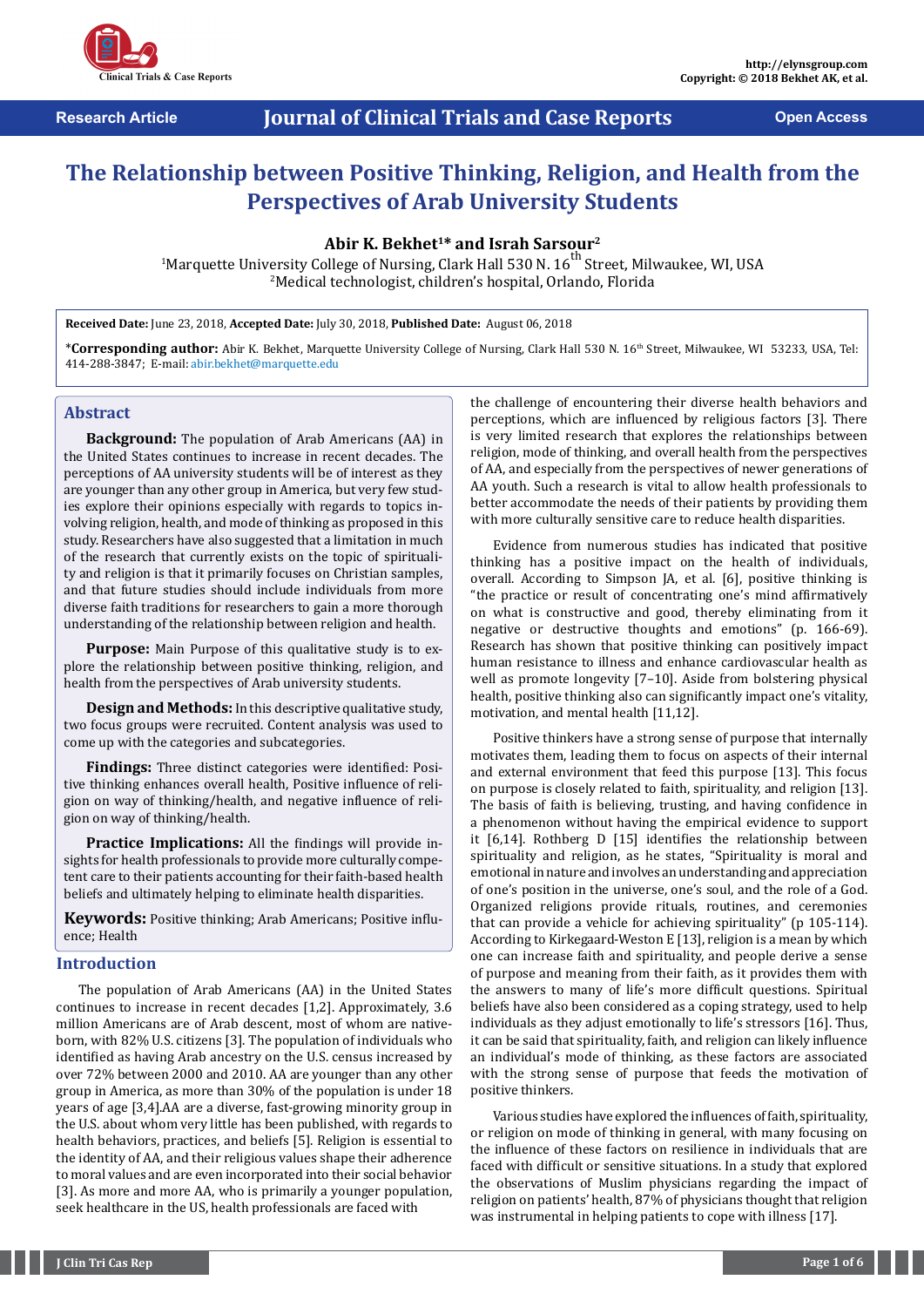On the other hand, between 1975 and 1995, a review of US medical records indicated that 172 children died after their parents relied on faith healing and refused to use standard medicine, and researchers determined that most of them would have survived if they had received proper medical care [18]. Thus, religion can have both positive and potentially negative effects on the mode of thinking and overall health of individuals [19]. It has been found that when people from the same ethnic but different religious groups are compared, religion has an independent influence on health indicators [20].

Most of the literature that exists on the relationship between spirituality and health focuses on health outcomes like mortality, instead of the health behaviors that ultimately lead to these outcomes [21]. The God-centered and ethico-legal Islamic frameworks that guide the health behaviors of American Muslims provide valuable insight about the extent to which religion can ultimately impact mode of thinking and health [19]. A God-centered Islamic framework can lead American Muslims to interpret their illnesses as part of God's will, which can be problematic because such a belief can pose a barrier to seeking preventive care, but it can also be helpful, as it can cause Muslims to believe that worship brings healing, encouraging them to attend religious services and gain the benefits that come from that social support [19]. This may also lead American Muslims to use medical practices that are outlined in the sacred texts of Islam and the prophetic tradition, like the use of foods that are considered special like honey [19].

As it has been established that religion generally has a significant influence on health outcomes, there has not been much of a focus on how religion shapes the health behaviors of people from minority communities [22]. According to Shaya F, et al. [23], the current white/Caucasian dominant culture will no longer be the majority in the U.S. by the year 2050, as the populations of minority communities are increasing at rapid rates. Thus, it is necessary for more research to be conducted on the relationship between positive thinking, religion, and overall health from the perspectives of AA to encourage clinicians to practice more culturally competent care, and ultimately lessen the health disparities that affect this group. As various studies that explore similar topics have been cited above, many only provide insight on the thoughts of Arab immigrants, or a single gender, or only focus on Muslim AA. Our study will contribute a unique AA perspective to the existent literature, as it does not focus on a specific religion, and will solely take into account the perspectives of Arab university students. The perceptions of AA university students will be of interest as they are younger than any other group in America, but very few studies explore their opinions especially with regards to topics involving religion, health, and mode of thinking as proposed in this study. Researchers have also suggested that a limitation in much of the research that currently exists on the topic of spirituality and religion is that it primarily focuses on Christian samples, and that future studies should include individuals from more diverse faith traditions for researchers to gain a more thorough understanding of the relationship between religion and health [16]. Much of the existent literature on religion and health focuses primarily on health outcomes, thus it is necessary for researchers to explore the health behaviors and beliefs that lead to these outcomes, particularly amongst minority populations [21]. Therefore, the purpose of this study is to explore the relationship between positive thinking and religion, and the impacts of these factors on an individual's health, from the perspective of Arab university students.

#### **Methods**

In this descriptive qualitative study, the two authors used content analysis to come up with the categories across AA university students. Forming categories is the main feature of qualitative content analysis, defined as a group of content that shares a commonality [24,25]. Content analysis consists of the process of reading the transcripts several times, coding the data, and identifying the categories in each student's response and then rereading the responses to come up with similar categories across students [24,25]. The credibility of the data was achieved through independent coding of the AA university students' responses by the two authors until consensus was reached [26,27]. Credibility and truthfulness of the data were also enhanced by the use of quotations reflecting students' experiences; students who have had the experiences immediately recognized them from the descriptions [28]. Also, the study findings are meaningful in contexts outside the current study situation; thus, "fittingness," was achieved. Saturation was also achieved as there was redundancy and as no new themes arising from the students' experiences [28].

#### **Procedure**

Prior to students' identification and recruitment, approval was obtained from the University Institutional Review Board. Institutional Research Board–approved flyers with contact information were distributed in the university and via e-mail. The students contacted the researchers by e-mail and/or phone to register for the one of the two focus groups and mutually agreeable times for both focus groups were selected. Each focus group was held in a private room/conference room in the university. The same researcher led the two focus groups (the second author), using a question guide (Box). After reviewing the literature and identifying the gaps in knowledge, the two researchers/authors designed the question guide independently. Then, they met until they reached a 100% census on the question guide. Further, a third researcher, who was not involved with the project, reviewed the questions and provided input. Then the two researchers met again to finalize the question guide and come up with its present form. Characteristics of the university students who were invited to participate in the study (inclusion criteria) included being a current university student of Arab descent. There was no hierarchical relationship between researchers and students to avoid coercions. Twenty students contacted the researchers to participate in the study. However, five students were not available during the focus groups times due to personal circumstances and/or other obligations. Therefore, the final sample was 15 students who participated in this study.

Participants were asked open-ended prompts and follow-up questions for clarification or elaboration throughout the process. The focus groups were audio recorded. The tapes were transcribed into a Microsoft Word document. Each of the fifteen students who participated in the focus groups received a \$15 gift card to thank them for their time.

#### **Results**

The study included two small focus groups for a total of fifteen undergraduate university students; nine females and six males, freshmen to senior year. The age of the participants ranged from 18-22 years old with the mean age of 19 years old. All the participants were coming from a single Catholic Jesuit University (Sophomore to Senior) with different specialty majors (Biomedical sciences, engineering, and the college of Arts and Sciences). The two focus group sizes were intentionally small to facilitate in-depth discussion. Three distinct categories were identified; Positive thinking enhances overall health, Positive influence of religion on way of thinking/health, and Negative influence of religion on way of thinking/health. Category 1: Positive thinking enhances overall health included the following subcategories: positive thinking relieves stress, positive thinking fuels motivation, and Positive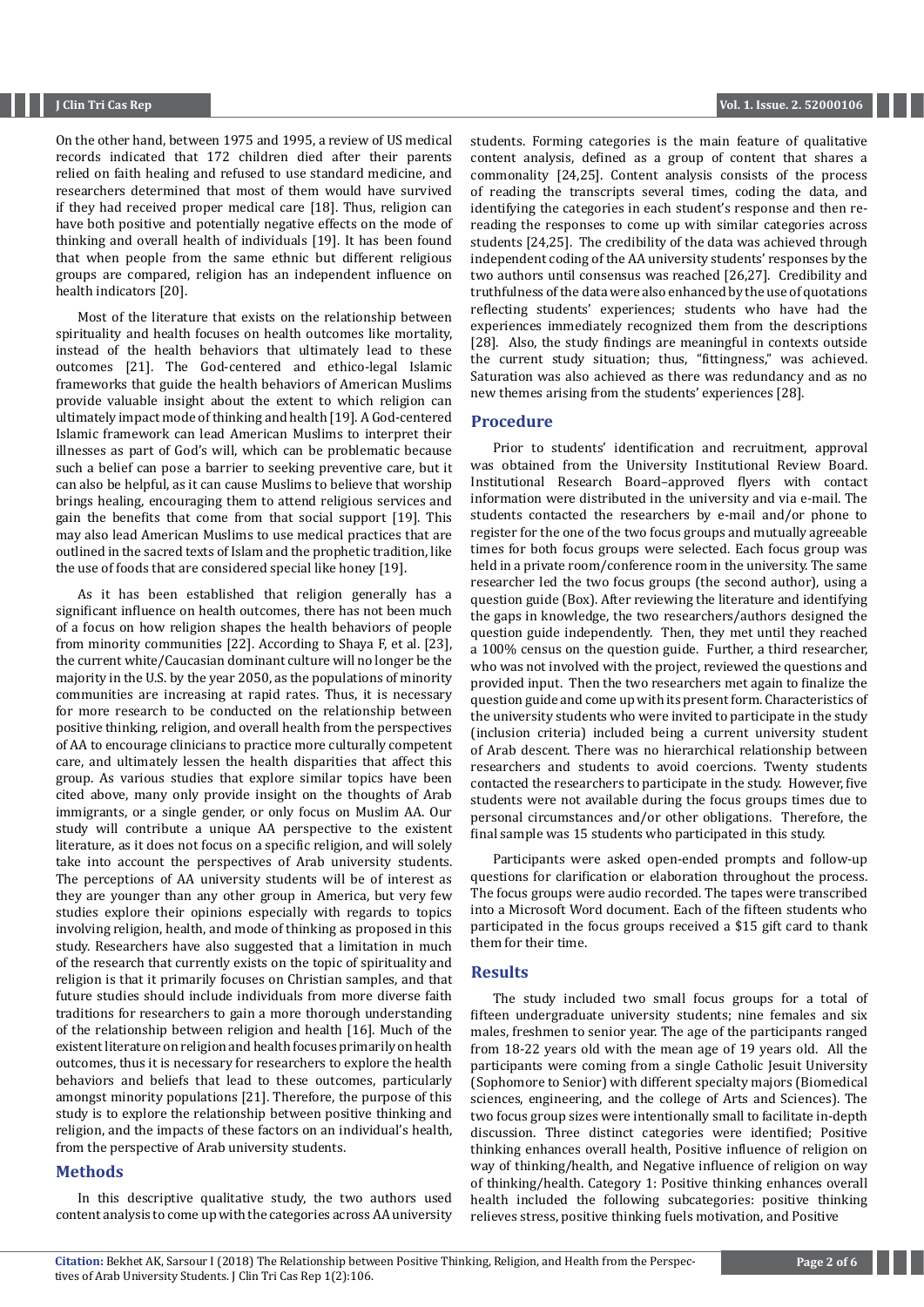thinking prevents sickness and promotes healing. Category 2: Positive influence of religion on way of thinking/health included the following subcategories: religion provides guidance, religion provides a sense of support/community/belonging, religion promotes a sense of hopefulness, religious activities/rituals positively affect overall health, and religion promotes a sense of purpose/meaning. Category 3: Negative influence of religion on way of thinking/health included the following subcategories: significance of interpretation, and significance of balance. The section below provides examples for each of the three categories. Table (1) summarizes the categories and the subcategories as expressed by the students.

#### **Category 1: Positive thinking enhances overall health**

Under this category, three subcategories were identified (Table 1).The first subcategory that emerged from the data was "positive thinking relieves stress." Some students expressed that positive thinking can help ease stress. One student said, *"…having a positive outlook on life and knowing that things are gonna be okay kind of relieve stress and helps your immune system.*" Another student stated "*…a lack of positive thinking increases stress, which negatively affects one's mental health and increases problems and illnesses…uh.. like depression, anxiety, and much more"*.

The second subcategory that emerged from the data was "Positive thinking fuels motivation". A student said "*So I believe that positive thinking does impact one's health just because, if you're not thinking positively and… like looking on the other side of life, then you have no motivation to do anything….Usually people who are depressed don't go out in the world, they're not interacting with everybody, they stay inside, and that right there, like you're losing things, and you're sitting there...and that just makes you physically ill, not only are you mentally ill, but you're also physically ill.*"

The third subcategory was "*Positive thinking prevent sickness and promotes healing*". A student said: "*…So I feel like positive thinking works the opposite way and helps you heal.*"Another student stated "*Uh,… but then other times when I look at it in a more positive perspective, you know sometimes I don't get sick which is nice*". Other examples from the students' quotations include: "*I believe that.. um, a person with good health has a good mindset and they have a positive outlook on life, and that's kind of what helps them stay like healthy*". and "*…I believe that if you're looking at one's health as a process, then positive thinking would be the first step, which could be a first step in living a healthy lifestyle.*"

#### **Category 2: Positive influence of religion on way of thinking and health**

Four subcategories emerged under this category. The first subcategory emerged from the data was "*Religion provides guidance*". One student said: "*…I also believe that..um.. when people are faced with difficult situations, they're turning to God...I mean.. for guidance. For instance, in my senior year I was given the chance of being in either an AP class or in a regular class and I didn't know which one to do. I talked to my guidance counselor who was also.. um.. the religious chair and she told me "go pray to God and you'll end up like getting this type of revelation that'll tell you what you should take, and I did that, and it turns out I did not take AP." Another student stated "in our religion, there are certain types of prayers that one can do …like..is this gonna be something that's good for me in the long run …you know…, by praying certain prayer you getsigns or like feelings whether or not to pursue these types of things." Two other students shared their opinions as "I think individuals see religion serving as a guide. I think as (X) mentioned before, it serves as a direction in one's life and helps one know that they'll be able to overcome any hardships or adversities that they face.*" And "*…I also think that religion uh*

*leads to positive thinking because it gives an individual morals and values to follow, and it gives them something to believe in and live by, on an everyday basis."*

The second subcategory was "*Religion provides a sense of*  One student expressed this thought clearly by saying "*what religion can sometimes do [does] is that it can give a person a sense of belonging to a larger community and a larger cause.. in the spectrum of their society. Many religions, one of their important pillars, is service to the community so.. um.. just going out and helping those in need allows the person to recognize the blessings they're in and that would just be a great way to improve a person's mental well-being as well. Just recognizing that despite your weaknesses you can still be a great asset and a great help for someone else.*" Another student stated, "*I remembered this quote, it's: 'There are no atheists in the...ICU' which I think is really interesting, and it just goes to show that when humans in general are like in desperation or feeling veryill.. um...they're always looking for someone to depend on, and someone like a higher power, it's kind of comforting,...for example ,they found out that people who go to church or like communal gatherings of religion they have better health in general and they like kind of partake in less dangerous or less risky like behaviors ….it shows that like when people have that feeling of togetherness with their own community and they're all doing something for a greater purpose, it is kind of helping in difficult situations.*"

The third subcategory that emerged from the data is "*Religion promotes a sense of hopefulness*" One student mentioned that "*…the concept of religion really ties to hope, and hope ties to positivity and kind of looking forward to something better, so in that way I feel like it definitely does have an impact on positive thinking.. um… which does also affect health positively.*" Another student said *"if you think about it …like those who have really life-threatening diseases like for example cancer, where there's not really a certain cure, people need an excuse to have hope in something. ..So to have hope in a higher being, like God for example, this can really help someone get better mentally."* Yet, a third student shared her perspectives "*I really do think that when individuals are faced with difficult situations, religion is used as the light at the end of the tunnel. People really want that positive influence. So, for example there's a verse in the Qur'an which is, the holy book for the Muslims, which says: ''with every difficulty, there is relief'' which means 'after difficulty comes ease' and I really think in every religion, there's kind of that idea, that after hardship is gonna come ease, and that's what everyone really looks forward to when they're faced with a difficult situation, and that's really why people hold on to their faith so strongly because they really do truly believe that after difficulty is gonna be...easiness."*

The fourth subcategory that emerged from the data is "Religious activities/rituals positively affect overall health". One student said:"*adherence to a religion impacts one's overall health. So like making ablution or like fasting, different things like that, not drinking alcohol. All those things will positively impact your health, like not drinking alcohol saves you from liver disease and things like that. So if you follow your religion that way, then you'll have better health overall.*" Yet, another student shared her perspectives "*I think that different religions that have different rituals and traditions can have different impacts on a person's health, so for example, I am personally a Muslim, so in Islam we have things like ablution which is washing five times a day before prayers that includes the hands, face, arms, feet, mouth, nose, things like that and doing that five times a day definitely helps one stay clean and could definitely affect positive health*." Another student said "*…In my religion which is Islam…so for example, our Prophet preaches, 'teach your kid how to ride a horse, how to shoot an arrow, and also how to swim,' and by these he doesn't*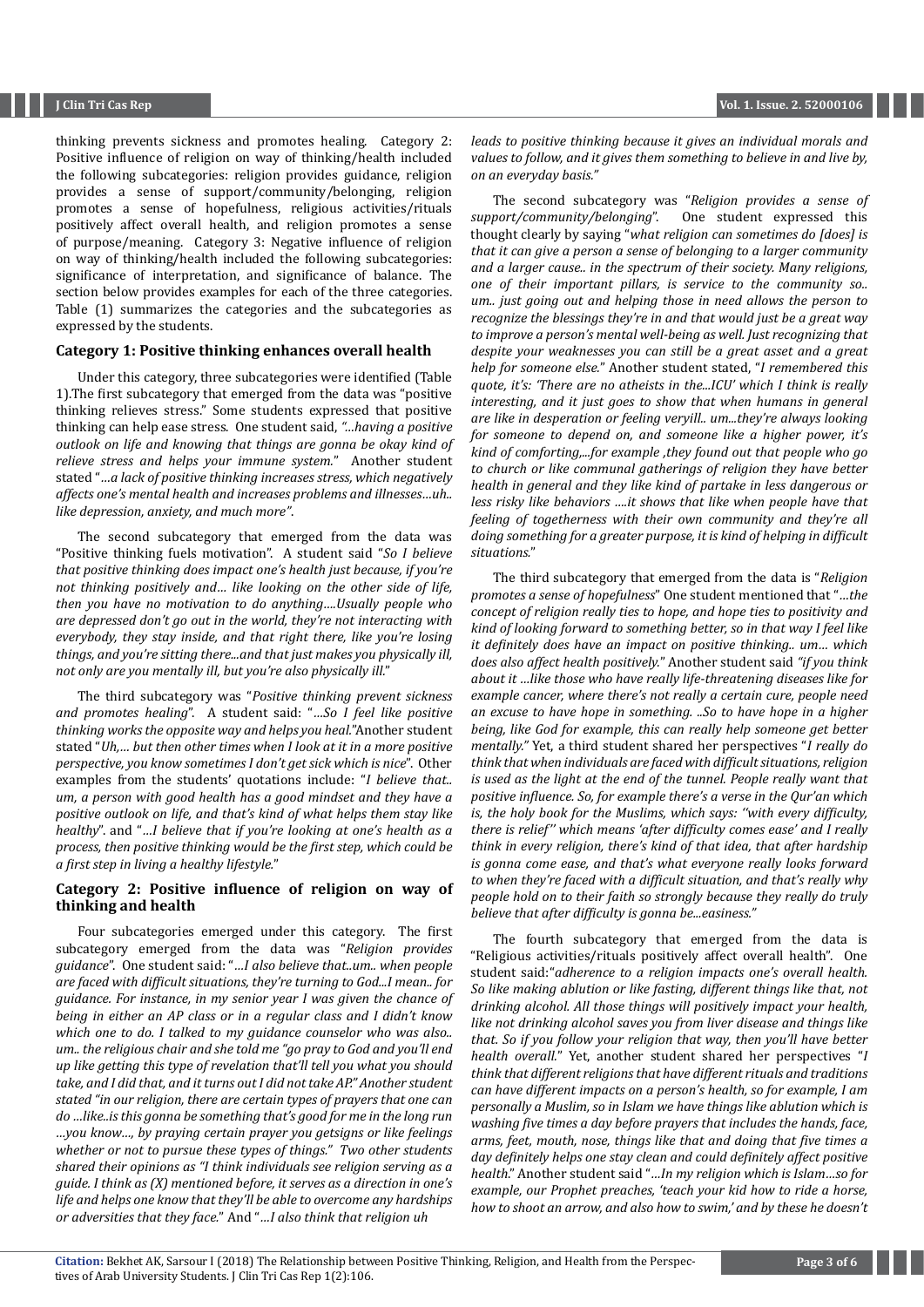*– obviously-means that specifically - but also he's saying to have a physical healthy lifestyle. Also within our religion, the Prophet preaches many things that keep a healthy lifestyle, such as: you should eat one third of your stomach for food, one third of your stomach for water, one third of your stomach for air and there's a lot of other stuff in our religion that has to do with living a healthy lifestyle.*" Lastly, a student said "*…religions really... kind of advocate the idea of being active in your community, being nice to one another, getting to know one another, understanding, being tolerant, accepting, and respecting one another. That helps, like physically…you're more out there, you're more active, you're not just in your little house or your little bubble…and then being social, so that helps you being happier, knowing people and when you're comfortable, you're more relaxed and being satisfied about one's self….it's not like you're twenty-four seven praying or fasting or donating to charity, no, you're out there, you're helping, you're doing community service, you're helping the poor, like just doing everything that like really a good citizen should do and that helps your health physically and mentally as well.*"

The fifth subcategory is "*Religion promotes a sense of purpose/ meaning". One student said "one thing that comes to my mind is people who are religious, they tend to have a greater sense of purpose and so they tend to not face depression as others who don't necessarily adhere to a religion…" Another student said "Religion's like a way of life and it kind of gives you a sense of purpose for your life*"

#### **Category 3: Negative influence of religion on way of thinking/health**

Two subcategories emerged under this category. The first subcategory emerged from the data was "*Significance of interpretation". One student said "believing in something could affect your health negatively or positively. It actually depends on how the person interprets the religion. So some people might think that God is punishing them by like giving them a hard life. for example, if you think God is punishing you, this will affect your life negatively, this will make you feel bad, and this will eventually.. um… affect your health....*" Another student said "*Religions can be dangerous sometimes, and um...one thing religions sometimes do is that…they create this sense of othering, and so if someone's not careful in recognizing that there's truth in every religion then this sense of othering impacts one's thinking…something like… every person who's not adherent to my religion is doomed to hellfire. So, it's definitely...um... I think it depends on the person's thinking itself*."*Another student said "Religion can do the opposite that would harm your health, or if you are just interpreting your religion in a more negative way where you're more likely to feel depressed and you feel kind of ..I'll never be a good enough like other member of my religion, then that kind of mental depression or that hopelessness can impact you negatively overall*"

The second subcategory that emerged from the data was "Significance of balance". One student said "*…some individuals who focus on spirituality so much, they might completely destroy their physical health because they think they're empowering their spiritual health when in fact they have to take care of both sides of their being. So, I guess it can go both ways, but yeah definitely it does have an impact.*" Another student stated that "*Islam is kind of an easy religion because let's say for example Ramadan is the time where we fast and last Ramadan I couldn't fast because I was sick, that's totally fine because I was sick and it wasn't good for my health….but then there's like some people, they take that to the extreme and like even if they're sick they'll be like 'no I have to fast' and it's just like 'no bro it's not good for you and the religion says don't do it*."

#### **Discussion**

To date, this study is the first to explore the relationship between positive thinking and religion, and their impacts on an individual's

health, from the perspectives of Arab university students. The results of this qualitative study indicated that positive thinking enhances overall health from the perspectives of Arab university students. This, in fact, is in accordance with the results of other studies that found that nuns who had shown evidence of positive thinking early on in their lives, in their autobiographies, lived an average of 10 years longer [9]. Also, consistent with previous research that indicated that positive thinking has been associated with low levels of depression and higher levels of self-reported vitality and mental health [11,12]. Similarly, previous research indicated that caregivers with greater positive thinking had fewer burdens, less depression, and better psychological well-being [7]. In addition to the results of a recent research that found mediating effects of positive thinking on the relationship between caregivers' depression and their children's challenging behaviors [30].

The results of this study also indicated that religion has a positive influence on way of thinking and health as it provides guidance, sense of support, and hopefulness from the perspectives of Arab university students. The results of this study, is similar, in part to the results of a previous study that showed that 87% of physicians thought that religion provides patients with a positive state of mind and helps them to cope with illness [17]. Also, consistent with the findings of the study conducted by Band and colleagues that indicated that participants found stability and comfort within faith when their life situations became harsh in a sample of a religious Zionist community of Israel [31]. Also, in accordance with the framework of Kleinman A [32] known as "the cultural construction of clinical reality", in which he considered the influences of religion on health and health-seeking behaviors and viewed religion as a way of shaping people's perceptions and how they evaluate their illnesses and use them as a guidance to seek assistance.

The results of this study also indicated that religion activities and rituals positively affect overall health from the perspectives of Arab university students. In fact, this is consistent with what the Scientists have considered to explain the positive association between religion and health. They pointed out three mechanisms: positive physical and emotional responses to religious activities, the increased social support that is provided by religious congregations, and encouragement from religious institutions and belief systems to partake in healthy lifestyle behaviors [33]. There is an emphasis on community in these mechanisms, reflecting the claim of Demos EV [34] that resilient people show positive emotions and elicit them in those who are close to them, creating a supportive social network that helps people cope.

The results of this study also indicated that religion can have negative effects on health depending on individuals' interpretation and the results pointed out the importance of significant balance. This, in fact, is similar to what Pargament and colleagues argued that the way that religious beliefs translate into coping with stressful situations is what influences health, not just having the religious beliefs [35]. Also, consistent with the study that showed that almost 60% of the physicians observed in their clinical experience that patients often used religion as a reason to avoid taking responsibility for their health [17]. Also, in accordance with the study conducted by Asser SM, et al. [18] that showed that between 1975 and 1995, a review of US medical records indicated that 172 children died after their parents relied on faith healing and refused to use standard medicine, and researchers determined that most of them would have survived if they had received proper medical care [18].

The study has some limitations. First, the data were collected from one university, which might not be representative of all college students. Second, the data were collected from Arab descent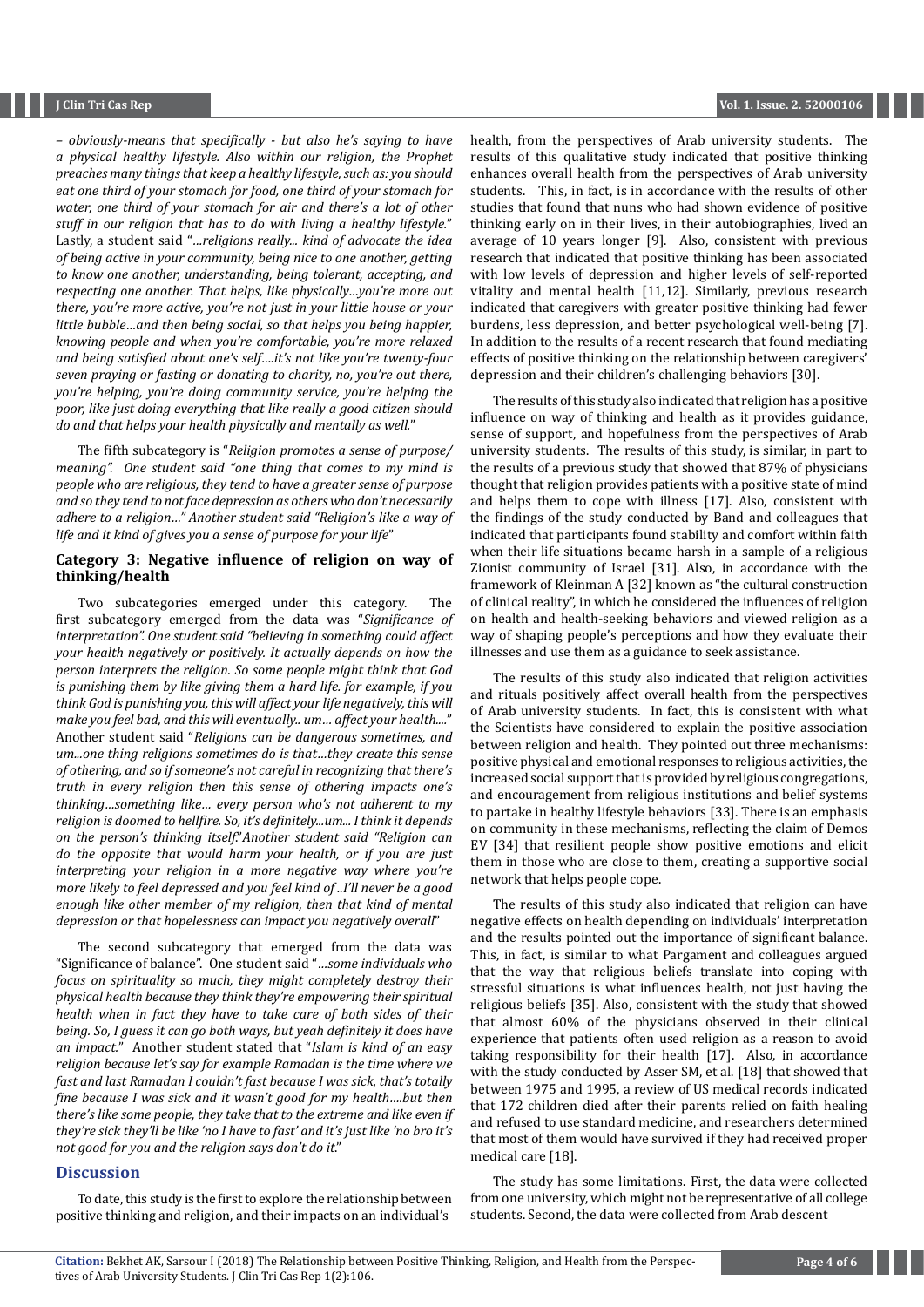students who were studying in a catholic Jesuit university, which might not be representative for all universities. Future research should include a larger sample size using various private and public universities. Despite these limitations, this study is the first to shed the light on the relationship between positive thinking, religion, and health from the perspectives of Arab university students. This information would allow physicians and other health professionals to provide better, more culturally competent care to their patients, accounting for their faith-based health beliefs, and ultimately helping to eliminate health disparities that affect the patient's minority group. According to Cross TL, et al. and colleagues [36], cultural competence is defined as "a set of congruent behaviors, attitudes, and policies that come together in a system, agency, or amongst professionals and enables them to work effectively in cross-cultural situations" (p 7). Thus, it is important for researchers to explore the specific religion-based practices and beliefs that exist within these growing minority communities, as these contribute to health disparities that affect specific communities.

#### **Focus group question guide**

1.To what extent do you think that positive thinking impacts one's health?

2.How do you think adherence to a religion impacts one's way of thinking (positive or negative)?

3.To what extent do you think that adherence to a religion impacts one's health, overall?

4.Tell me about religious activities that you think would have a significant impact on one's health, overall.

5.What do you think individuals seek from religion when they are faced with difficult situations?

6.What resources might be found within a religion that may impact one's health?

#### **Conflict of Interest**

The authors report no actual or potential conflicts of interest.

#### **Acknowledgement**

This study was funded by McNair Program, Marquette University, Milwaukee, WI.

#### **References**

1.Arab American Institute: Demographics. 2014. Available from: [http://www.aaiusa.org/demographics.](http://: http://www.aaiusa.org/demographics) [Accessed on: June 13, 2016].

[2.Lipson JG, Meleis AI. Issues in health care of Middle Eastern](https://www.ncbi.nlm.nih.gov/pmc/articles/PMC1011016/) [patients. West J Med. 1983;139\(6\):854–861.](https://www.ncbi.nlm.nih.gov/pmc/articles/PMC1011016/) 

3.El-Khadiri Derose M. Factors affecting Arab Americans' psychological health: Culture, religion, acculturation, and experiences of discrimination (Doctoral dissertation). 2009. Retrieved from: [http://search.proquest.com/docview/305139981.](http://search.proquest.com/docview/305139981.  )

[4.Abi-Hashem N. Arab Americans: Understanding their challenges,](https://link.springer.com/chapter/10.1007%2F978-0-387-73285-5_5)  [needs and struggles. In Marsella AJ, Johnson JL, Watson P,](https://link.springer.com/chapter/10.1007%2F978-0-387-73285-5_5) [Gryczynski J. \(Eds. Ethnocultural perspective on disaster and](https://link.springer.com/chapter/10.1007%2F978-0-387-73285-5_5) [trauma: Foundations, issues, and applications. New York: Springer.](https://link.springer.com/chapter/10.1007%2F978-0-387-73285-5_5)  [2008. p. 115-173.](https://link.springer.com/chapter/10.1007%2F978-0-387-73285-5_5)

[5.Shah SM, Ayash C, Pharaon NA, Gany FM. Arab American](https://www.ncbi.nlm.nih.gov/pubmed/18080200) [immigrants in New York: health care and cancer knowledge,](https://www.ncbi.nlm.nih.gov/pubmed/18080200)  [attitudes, and beliefs. J Immigr Minor Health. 2008;10\(5\):429-36.](https://www.ncbi.nlm.nih.gov/pubmed/18080200)

6.Simpson JA, Weiner ESC. Oxford University Press. The Oxford

English Dictionary. Oxford: Clarendon Press. 1989. p 166-169.

[7.Bekhet AK, Zauszniewski JA. Measuring Use of Positive Thinking](https://www.ncbi.nlm.nih.gov/pubmed/23509101) [Skills Scale: Psychometric testing of a new scale. West J Nurs Res.](https://www.ncbi.nlm.nih.gov/pubmed/23509101) [2013;35\(8\):1074-93. doi: 10.1177/0193945913482191.](https://www.ncbi.nlm.nih.gov/pubmed/23509101)

[8.Cohen S, Alper CM, Doyle WJ, Treanor JJ, Turner RB. Positive](https://www.ncbi.nlm.nih.gov/pubmed/17101814) [Emotional Style Predicts Resistance to Illness After Experimental](https://www.ncbi.nlm.nih.gov/pubmed/17101814) [Exposure to Rhinovirus or Influenza A Virus. Psychosom Med.](https://www.ncbi.nlm.nih.gov/pubmed/17101814) [2006;68\(6\):809-15.](https://www.ncbi.nlm.nih.gov/pubmed/17101814) 

[9.Danner DD, Snowdon DA, Friesen WV. Positive emotions in early](https://www.ncbi.nlm.nih.gov/pubmed/11374751) [life and longevity: Findings from the nun study. J Pers Soc Psychol.](https://www.ncbi.nlm.nih.gov/pubmed/11374751) [2001;80\(5\):804-13.](https://www.ncbi.nlm.nih.gov/pubmed/11374751)

[10.Kubzansky LD, Wright RJ, Cohen S, Weiss S, Rosner B,](https://www.ncbi.nlm.nih.gov/pubmed/12434946) [Sparrow D. Breathing easy: A prospective study of optimism and](https://www.ncbi.nlm.nih.gov/pubmed/12434946) [pulmonary function in the normative aging study. Ann Behav Med.](https://www.ncbi.nlm.nih.gov/pubmed/12434946) [2002;24\(4\):345-53.](https://www.ncbi.nlm.nih.gov/pubmed/12434946)

[11.Achat H, Kawachi I, Spiro A 3rd, DeMolles DA, Sparrow D.](https://www.ncbi.nlm.nih.gov/pubmed/10962705) [Optimism and depression as predictors of physical and mental](https://www.ncbi.nlm.nih.gov/pubmed/10962705) [health functioning: The normative aging study. Ann Behav Med.](https://www.ncbi.nlm.nih.gov/pubmed/10962705) [2000;22\(2\):127-30.](https://www.ncbi.nlm.nih.gov/pubmed/10962705)

12.Naseem Z, Khalid R. Positive thinking in coping with stress and health outcomes: Literature review. Journal of Research and Reflections in Education. 2010;4:42-61.

13.Kirkegaard-Weston, E. Positive Thinking: Toward a Conceptual Model and Organizational Implications. Honors College Theses. 2005. p 15. Available from: [http://digitalcommons.pace.edu/](http://digitalcommons.pace.edu/honorscollege_theses/15) [honorscollege\\_theses/15.](http://digitalcommons.pace.edu/honorscollege_theses/15)

14.Corsini RJ. The Dictionary of Psychology. Psychology Press. 1999.

15.Rothberg D. The crisis of modernity and the emergence of socially engaged spirituality. ReVision. 1993;15(3):p 105-114.

[16.Johnstone B, Yoon DP, Cohen D, Schopp LH, McCormack G,](https://www.ncbi.nlm.nih.gov/pubmed/22618413) [Campbell J, et al. Relationships among spirituality, religious](https://www.ncbi.nlm.nih.gov/pubmed/22618413) [practices, personality factors, and health for five different faith](https://www.ncbi.nlm.nih.gov/pubmed/22618413) [traditions. J Relig Health. 2012;51\(4\):1017-41. doi: 10.1007/](https://www.ncbi.nlm.nih.gov/pubmed/22618413) [s10943-012-9615-8.](https://www.ncbi.nlm.nih.gov/pubmed/22618413)

[17.Al-Yousefi NA. Observations of Muslim physicians regarding the](https://link.springer.com/article/10.1007/s10943-012-9567-z) [influence of religion on health and their clinical approach. Journal](https://link.springer.com/article/10.1007/s10943-012-9567-z) [of Religion and Health. 2012;51\(2\):269-280.](https://link.springer.com/article/10.1007/s10943-012-9567-z)

[18.Asser SM, Swan R. Child Fatalities From Religion-motivated](http://pediatrics.aappublications.org/content/101/4/625) [Medical Neglect. Pediatrics. 1998;101\(4\):625-629.](http://pediatrics.aappublications.org/content/101/4/625)

[19.Padela AI, Curlin FA. Religion and disparities: considering the](https://www.ncbi.nlm.nih.gov/pubmed/22653653) [influences of Islam on the health of American Muslims. J Relig](https://www.ncbi.nlm.nih.gov/pubmed/22653653) [Health. 2013;52\(4\):1333-45. doi: 10.1007/s10943-012-9620-y.](https://www.ncbi.nlm.nih.gov/pubmed/22653653)

[20.Karlsen S, Nazroo JY. Religious and ethnic differences in health:](https://www.ncbi.nlm.nih.gov/pubmed/20672202) [Evidence from the Health Surveys for England 1999 and 2004. Ethn](https://www.ncbi.nlm.nih.gov/pubmed/20672202) [Health. 2010;15\(6\):549-68. doi: 10.1080/13557858.2010.497204.](https://www.ncbi.nlm.nih.gov/pubmed/20672202)

[21.Schlundt D, Franklin M, Hargreaves M, Larson C, McClellan L,](https://www.ncbi.nlm.nih.gov/pmc/articles/PMC4753840/) [Niebler S, et al. \(2008\). Religious affiliation, health behaviors and](https://www.ncbi.nlm.nih.gov/pmc/articles/PMC4753840/) [outcomes: Nashville REACH 2010 project. Am J Health Behav.](https://www.ncbi.nlm.nih.gov/pmc/articles/PMC4753840/) [2008;32\(6\):714–724.](https://www.ncbi.nlm.nih.gov/pmc/articles/PMC4753840/)

[22.Levin J, Chatters LM, Taylor RJ. Religion, health and medicine in](https://www.ncbi.nlm.nih.gov/pubmed/15712787) [African Americans: Implications for physicians. J Natl Med Assoc.](https://www.ncbi.nlm.nih.gov/pubmed/15712787) [2005;97\(2\):237-49.](https://www.ncbi.nlm.nih.gov/pubmed/15712787)

[23.Shaya F, Gbarayor C. The case for cultural competence in health](https://www.ncbi.nlm.nih.gov/pmc/articles/PMC1803701/) [professions education. Am J Pharm Educ. 2006;70\(6\):124.](https://www.ncbi.nlm.nih.gov/pmc/articles/PMC1803701/)